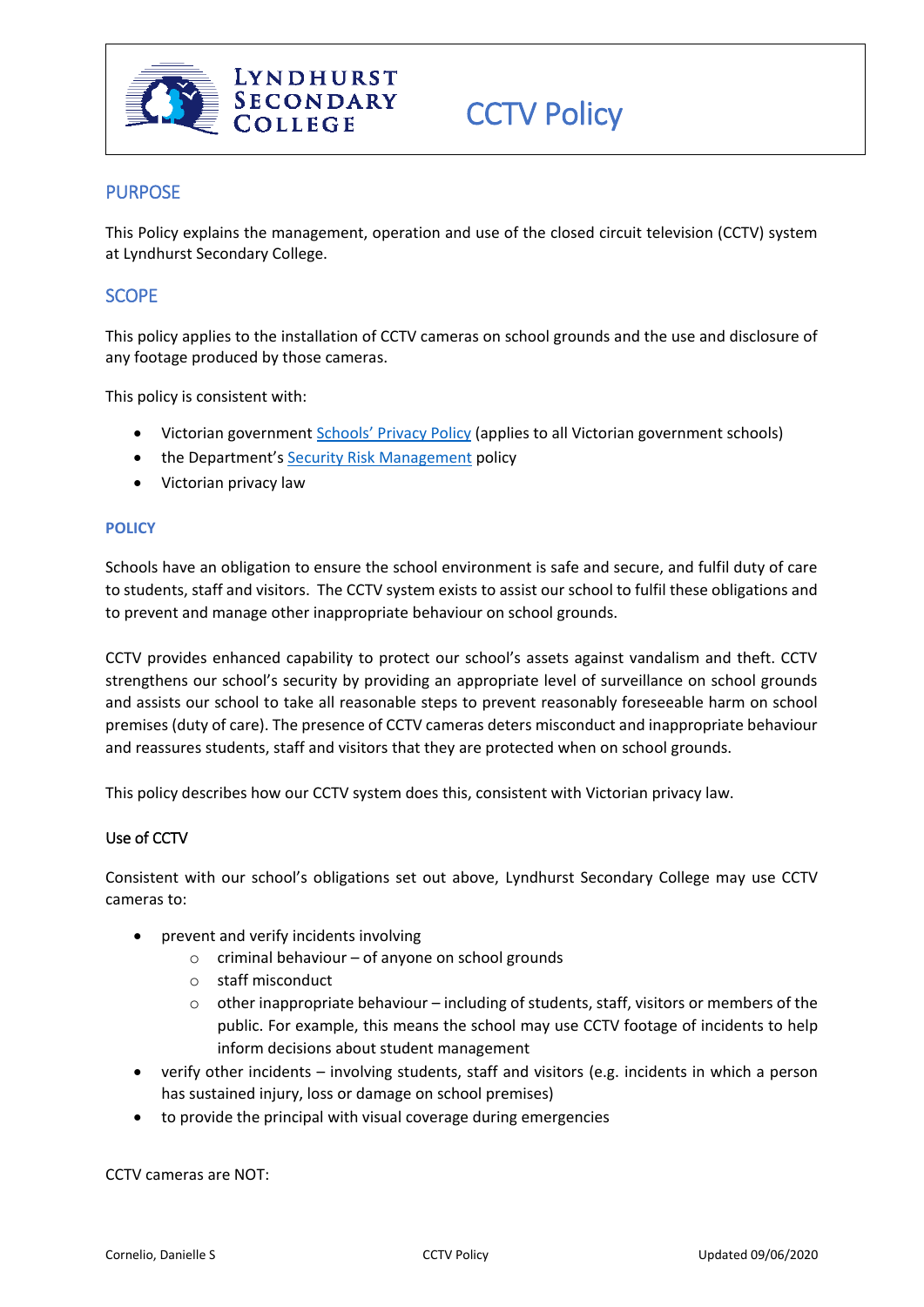

- hidden or covert
- located in private areas such as toilets, changing rooms or staff rooms
- used to monitor student or staff work performance

### Location of CCTV cameras in our school

In our school, CCTV cameras are located in:

- school entrances
- corridors
- locker areas
- computer labs
- ovals
- playgrounds

A notice is located near each CCTV camera which alerts people to the presence of the camera and this CCTV Policy.

#### Access to CCTV footage

CCTV footage is only accessed for the purposes set out in this policy (see 'Use of CCTV footage') and only by the following people:

- 1. the principal or nominee, including people explicitly authorised by the principal
- 2. central and regional Department staff, when required to assist the school for an above purpose
- 3. any other people permitted by law.

#### Showing footage to staff, students and/or their parents involved in incidents

When using CCTV for the purposes listed in this policy under the heading 'Use of CCTV' and only when appropriate, the principal may show specific footage of an incident to those directly involved, including relevant staff, students and/or their parents.

This means that any person on school premises may be captured on CCTV footage of an incident that the principal may subsequently show to staff, students and/or their parents.

The school cannot give copies of CCTV footage to staff, students, parents or any other parties. Any requests for a copy of CCTV footage must be made to the Department's Freedom of Information Unit, as set out below.

#### Managing and securing the CCTV system

The principal or their nominee is responsible for managing and securing the CCTV system including: